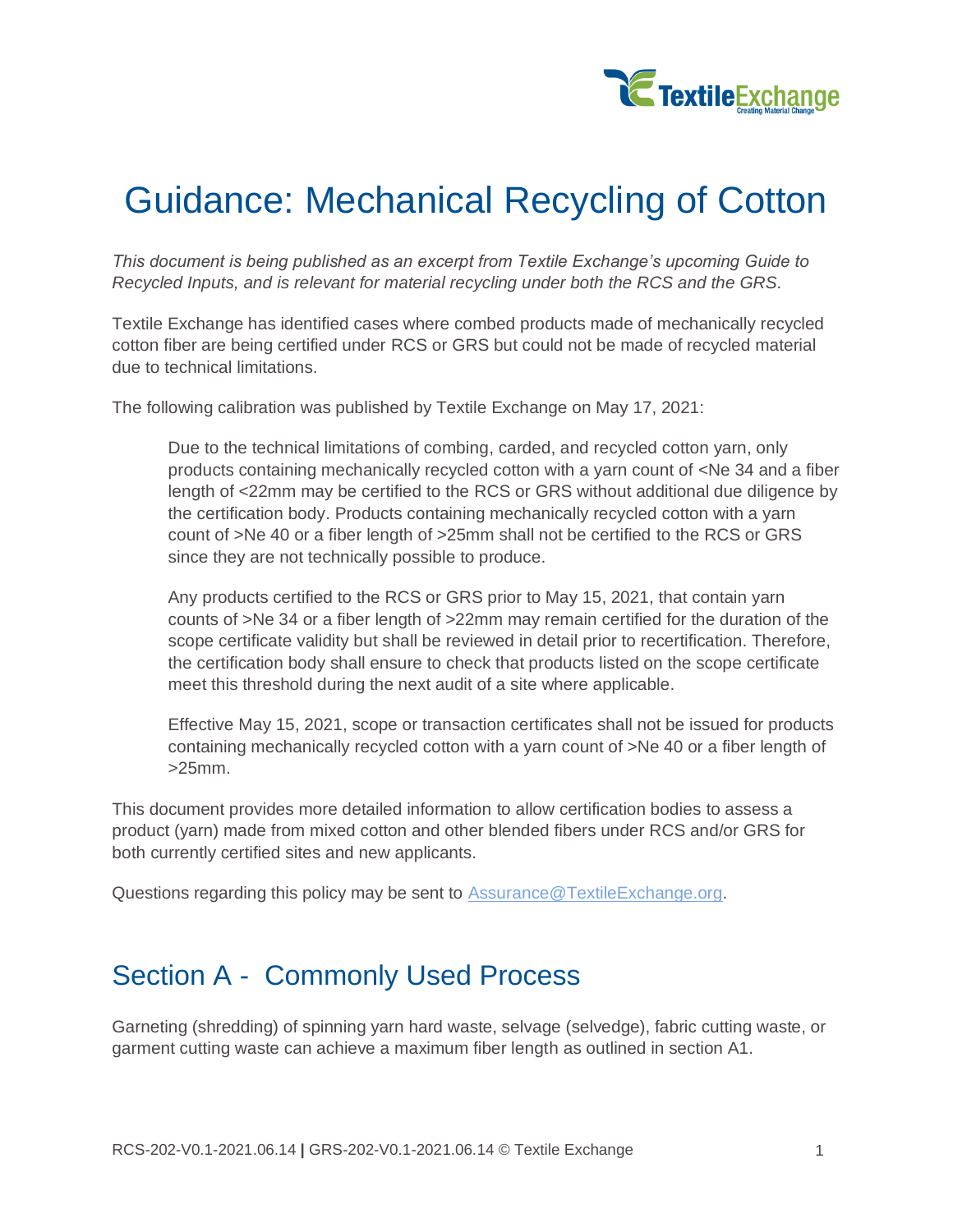

### <span id="page-1-0"></span>A1. Parameters for Mechanically Recycled Cotton Fiber

| <b>Feedstock</b>                                       | <b>Output Fiber Length (mm)</b> |
|--------------------------------------------------------|---------------------------------|
| Pre-consumer garment cutting waste                     | 6 to 21                         |
| Pre-consumer yarn hard waste                           | 6 to $26*$                      |
| Pre-consumer yarn hard, woven selvage (selvedge) waste | 6 to 21                         |
| Post-consumer denim/jean waste                         | 6 to 18                         |

\*Dependent on the input quality of pre-consumer materials.

Spinning sites perform mixing or blending of material to create yarn. The table in section [A2](#page-1-1) outlines a list of possible yarn counts.

### <span id="page-1-1"></span>A2. Possible Yarn Counts with Mixing and Blending Ratios

| <b>Type of</b><br><b>Spinning</b>                                             | <b>Yarn Counts</b>          | <b>Mechanically</b><br><b>Recycled</b><br><b>Cotton</b> | <b>Any Cotton</b><br>(for mixing) | <b>Other</b><br>(for Blending -<br>non-cotton)      |
|-------------------------------------------------------------------------------|-----------------------------|---------------------------------------------------------|-----------------------------------|-----------------------------------------------------|
|                                                                               |                             | Recycled<br>Pre-consumer<br>Post-consumer               | Virgin                            | Virgin<br>Recycled<br>Pre-consumer<br>Post-consumer |
| <b>Open End</b><br>(OE)/Rotor                                                 | Ne 1 to Ne 24<br>(maximum)  | 5% to 100%                                              | 0% to 95%                         | 0% to 95%                                           |
| <b>Open End</b><br>(OE)/Rotor                                                 | Ne 24 to Ne 34<br>(maximum) | 5% to 50%                                               | 50% to 95%                        | 50% to 95%                                          |
| Ringspun / Air<br>jet (Vortex)<br>spun - Carded,<br><b>Carded</b><br>compact, | Ne 1 to Ne 16<br>(maximum)  | 5% to 100%                                              | 0% to 95%                         | 0% to 95%                                           |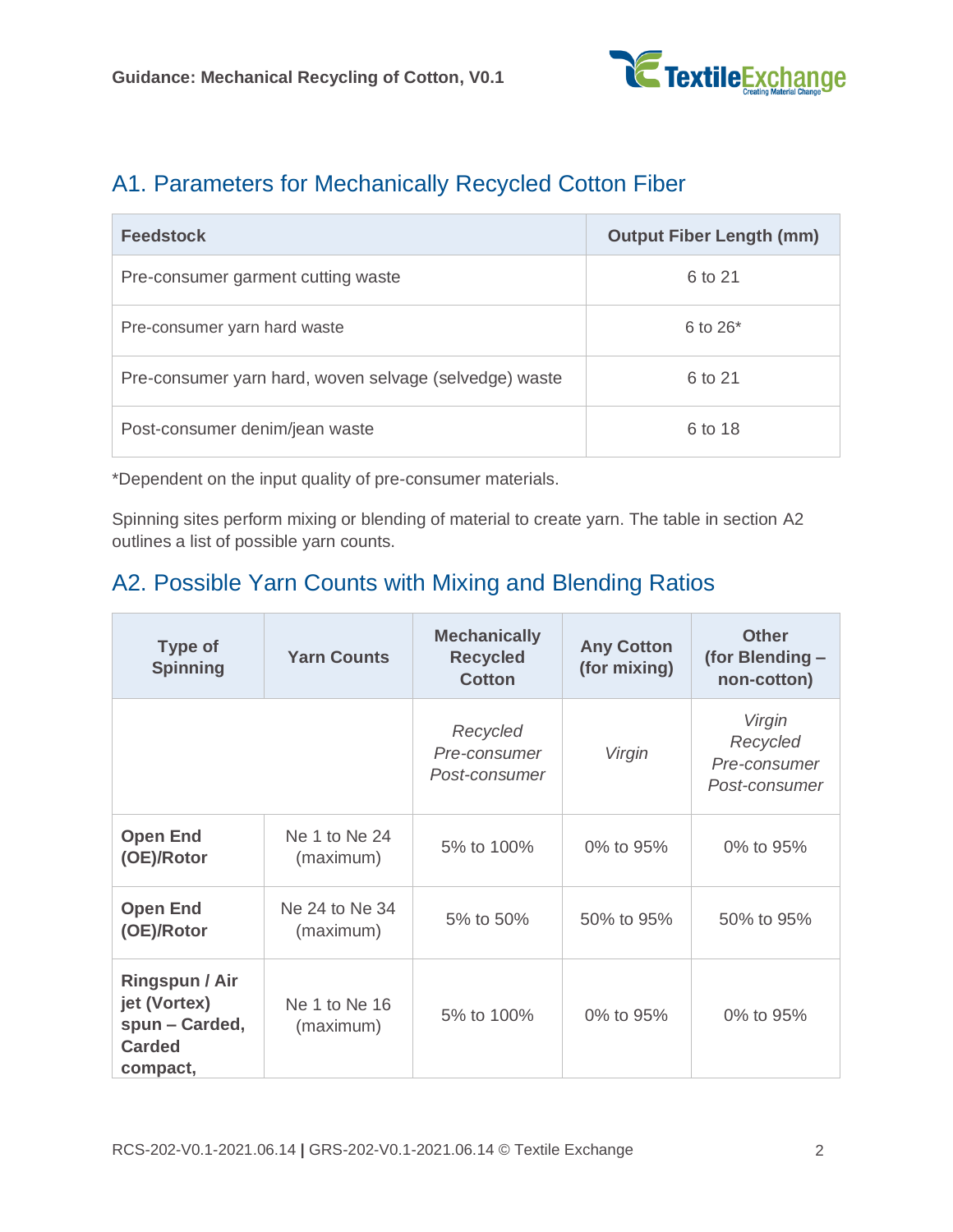

| <b>Type of</b><br><b>Spinning</b>                                                                                   | <b>Yarn Counts</b>          | <b>Mechanically</b><br><b>Recycled</b><br><b>Cotton</b> | <b>Any Cotton</b><br>(for mixing) | <b>Other</b><br>(for Blending -<br>non-cotton) |
|---------------------------------------------------------------------------------------------------------------------|-----------------------------|---------------------------------------------------------|-----------------------------------|------------------------------------------------|
| <b>Carded core-</b><br>spun                                                                                         |                             |                                                         |                                   |                                                |
| <b>Ringspun / Air</b><br>jet (Vortex)<br>spun - Carded,<br><b>Carded</b><br>compact,<br><b>Carded core-</b><br>spun | Ne 16 to Ne 34<br>(maximum) | 5% to 60%                                               | 40% to 95%                        | 40% to 95%                                     |
| <b>Ringspun / Air</b><br>jet (Vortex)<br>spun - Combed,<br>Compact,<br><b>Combed core-</b><br>spun                  |                             | Not possible to make                                    |                                   |                                                |

The certification body may issue scope and transaction certificates as outlined in the calibration included above and shall verify these details during the on-site audit. The certification body should invalidate or not issue scope and transaction certificates where specifications fall outside of the possible fiber lengths and yarn counts.

## Section B - Innovative Processes

Some production sites claim that technological innovation allows them to achieve a higher quality (fiber length and yarn counts) with mechanically recycled cotton fiber compared to regular production (as per Section A). However, a fiber length of up to 26mm can only be achieved with pre-consumer yarn hard waste as shown in [B1.](#page-3-0)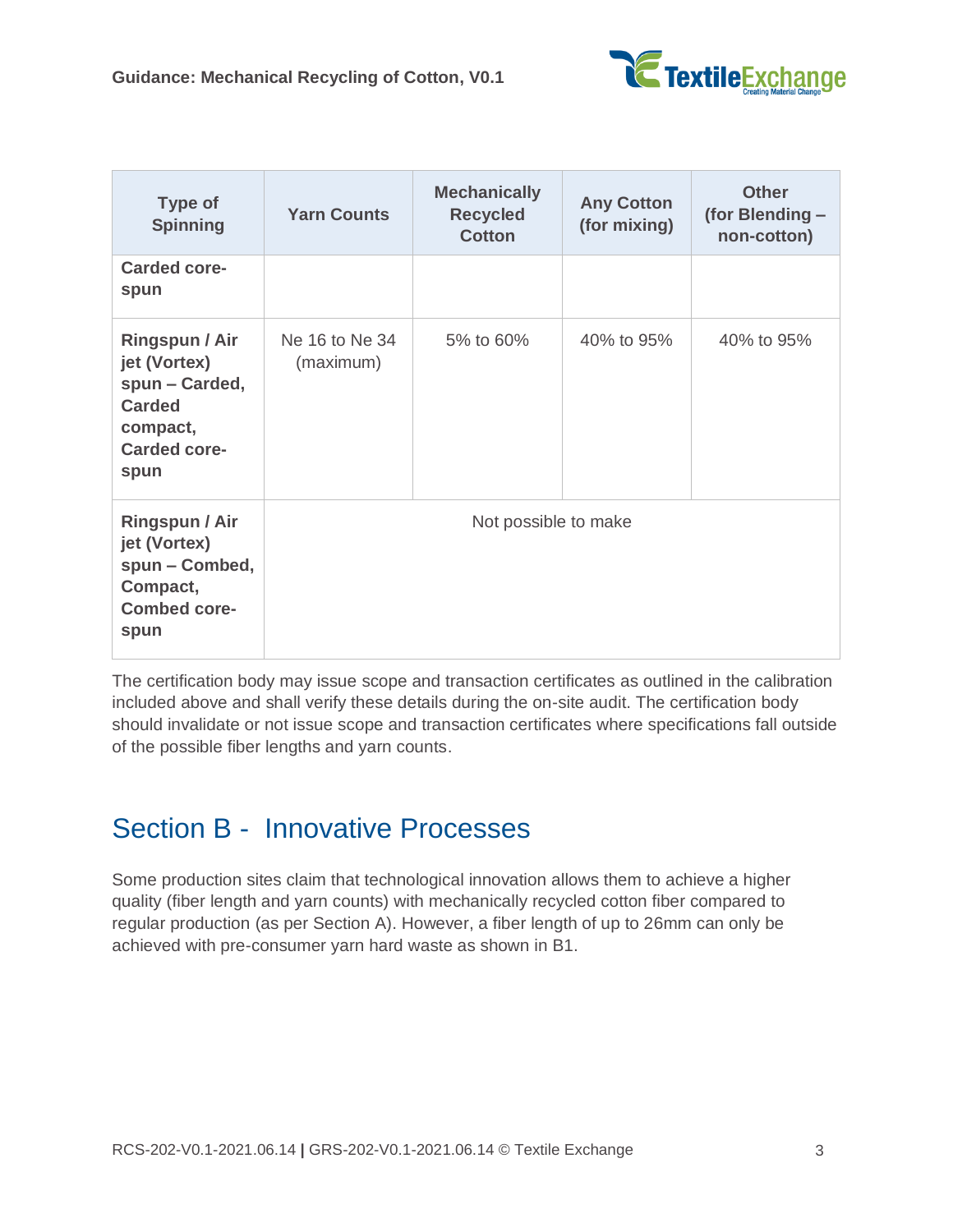

### <span id="page-3-0"></span>B1. Mechanically Recycled Cotton Fiber Parameter

| <b>Feedstock</b>                                                                         | <b>Output Fiber Length (mm)</b> |
|------------------------------------------------------------------------------------------|---------------------------------|
| Pre-consumer yarn hard waste<br>[High quality fiber (length 29-40) in pre-consumer yarn] | Up to $26$                      |

### <span id="page-3-1"></span>B2. Possible Yarn Counts with Mixing and Blending Ratios

The following table outlines the possible yarn counts with mixing and blending ratios in correlation with [B1](#page-3-0) as input.

| <b>Type of</b><br><b>Spinning</b>                                                                | <b>Yarn Counts</b>          | <b>Mechanically</b><br><b>Recycled</b><br><b>Cotton</b>                                                                               | <b>Any Cotton</b><br>(for mixing) | <b>Other</b><br>(for Blending -<br>non-cotton)      |
|--------------------------------------------------------------------------------------------------|-----------------------------|---------------------------------------------------------------------------------------------------------------------------------------|-----------------------------------|-----------------------------------------------------|
|                                                                                                  |                             | Recycled<br>Pre-consumer                                                                                                              | Virgin                            | Virgin<br>Recycled<br>Pre-consumer<br>Post-consumer |
| Open end/<br>Ringspun / Air<br>jet (Vortex)<br>Spun - Carded,<br><b>Carded</b><br><b>Compact</b> | Ne 20 to Ne 30<br>(maximum) | 5% to 100%                                                                                                                            | 0% to 95%                         | 0% to 95%                                           |
| Ringspun / Air<br>jet (Vortex)<br>Spun - Carded,<br><b>Carded</b><br><b>Compact</b>              | Ne 34 to Ne 40<br>(maximum) | 5% to 25%                                                                                                                             | 75% to 95%                        | 75% to 95%                                          |
| <b>Open End</b><br>(OE)/Rotor                                                                    | Any yarn count              | Not applicable                                                                                                                        | 5% to 95%                         | (5% to 95%)                                         |
| <b>Ringspun / Air</b><br>jet (Vortex)<br>spun - Carded,<br><b>Carded</b>                         |                             | Fiber length and yarn count relationship needs to be ensured<br>(see Organic Cotton - A Fiber Classification Guide pages 4 through 6) |                                   |                                                     |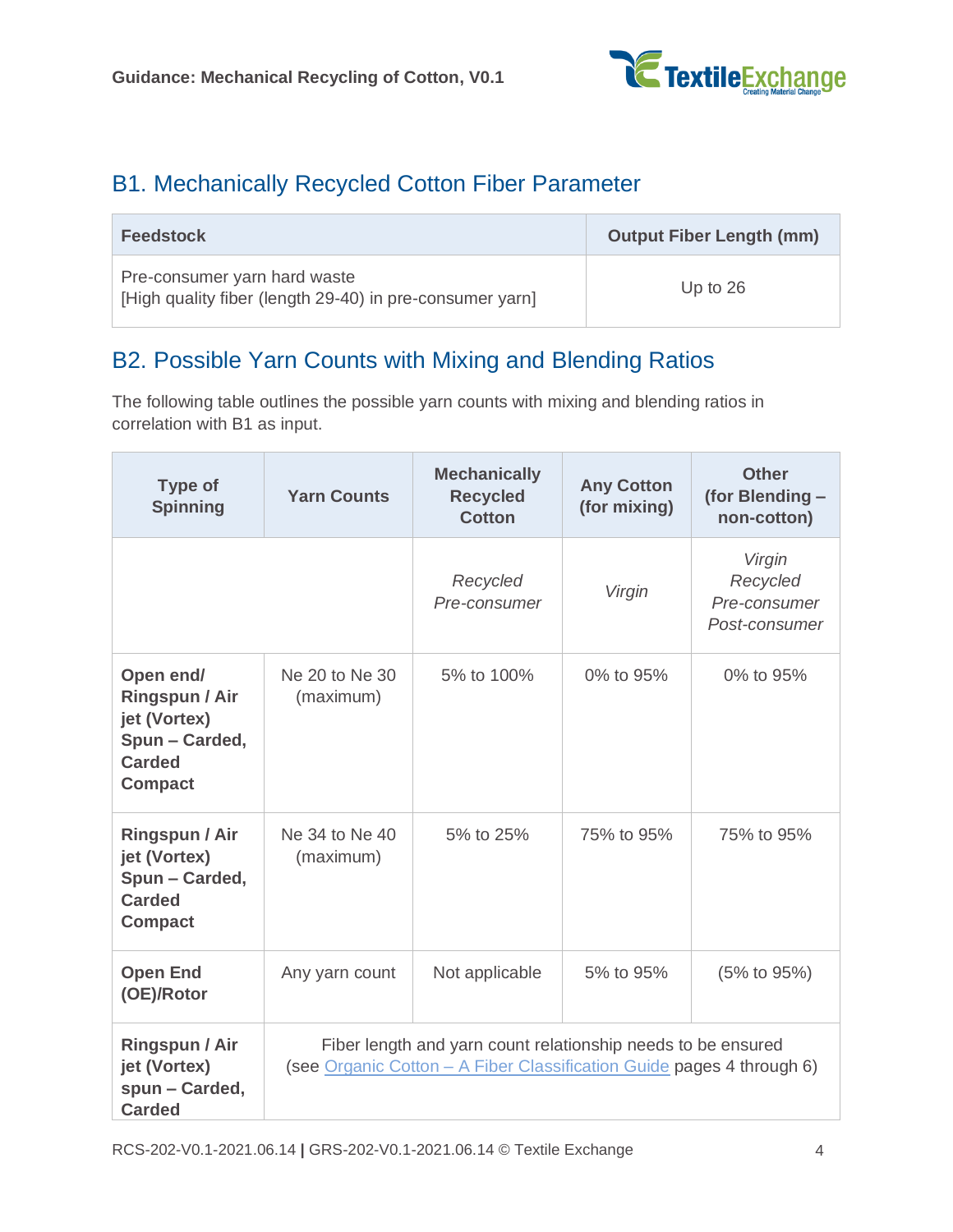

| Type of<br><b>Spinning</b>                                            | <b>Yarn Counts</b> | <b>Mechanically</b><br><b>Recycled</b><br><b>Cotton</b> | <b>Any Cotton</b><br>(for mixing) | <b>Other</b><br>(for Blending -<br>non-cotton) |
|-----------------------------------------------------------------------|--------------------|---------------------------------------------------------|-----------------------------------|------------------------------------------------|
| Compact,<br>Combed,<br><b>Combed</b><br><b>Compact, Core-</b><br>spun |                    |                                                         |                                   |                                                |

The certification body should verify such claims (as per [B1](#page-3-0) and [B2\)](#page-3-1) by reviewing a third party test report and collecting a sample during the audit. Details of findings should be shared with Textile Exchange prior to issuing or renewing certification.

# Section C - Certification Body Actions

#### C1. New Applicants

- **C1.1** The certification body should collect and share information with the Textile Exchange prior to approving fiber and yarn counts outlined in [B1](#page-3-0) and [B2.](#page-3-1)
- C1.2 The certification body should inform Textile Exchange if fiber and yarn counts outlined in A1 and A2 are not possible to make.

#### C2. Organizations with Valid RCS and/or GRS Scope Certificate(s)

- **C2.1** The certification body should collect the information related to production claims outlined in [B1](#page-3-0) and [B2](#page-3-1) during the next audit and share it with the Textile Exchange prior to recertification.
- C2.2 The certification body should inform Textile Exchange if fiber and yarns counts outlined in A1 and A2 are not possible to make.
- **C2.3** The certification body may issue transaction certificates for such product(s) provided that the certification body is satisfied with the authenticity of the product based on the data collected for [C2.4.](#page-4-0)
- <span id="page-4-0"></span>**C2.4** The certification body should collect the information below and share it with the Textile Exchange Assurance Team for further evaluation:
	- **C2.4.1** A process and material flow chart (from recycler up to spinning);